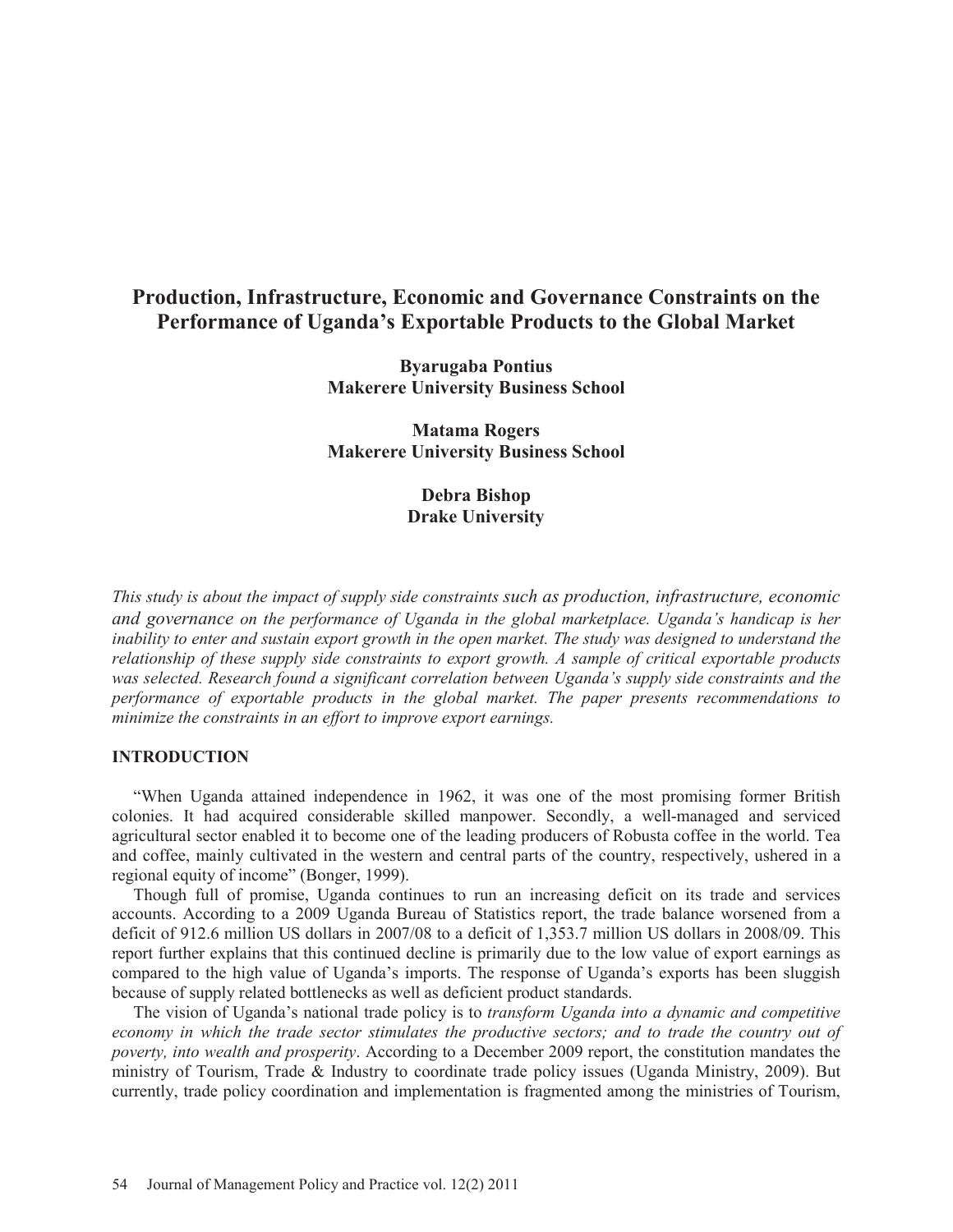Trade and Industry Finance, Planning & Economic Development, Foreign Affairs and the President's Office.

 On a positive note, all of Ugandan exports, except those covered by the common agricultural policy, enter the European market free of customs duties and quantitative restrictions. Uganda also qualifies for schemes of generalized system of preferences in major developed markets including the United States, Japan and Canada (World Trade Organization, 2010).

 In spite of government vision and preferential treatment, Uganda's export growth for two key exports, coffee and fish products has been fluctuating in terms of volume and value. These two leading exports provide a good representation of the issues the country is facing. In 2009, coffee represented 17% and fish 6% of the country's total export earnings (Uganda Export Promotion Board, 2009). It is quite interesting to observe that when comparing 2002 to 2009, coffee exports actually decreased from 201,591 to 181,324 metric tons (Bank of Uganda, 2009).

# **THE PROBLEM**

 While market access supports remains available, Uganda's major handicap continues to be her inability to enter and sustain export growth in the open markets. It appears that the dominant barriers are deficient product standards and significant supply side constraints. The purpose of this study was to verify this relationship between product standards, supply side constraints and export growth in terms of volume, value and employment opportunities.

In designing the research the following objectives were established

- Determine the level of Uganda's supply side constraints
- Assess Uganda's product standards as required in global markets
- Examine the relationship between supply side constraints, product standards; and export growth in the global market
- Provide recommendations for addressing the export issues facing the country

# **THEORETICAL AND CONCEPTUAL FRAMEWORK**

**FIGURE 1 CONCEPTUAL FRAMEWORK MODEL** 

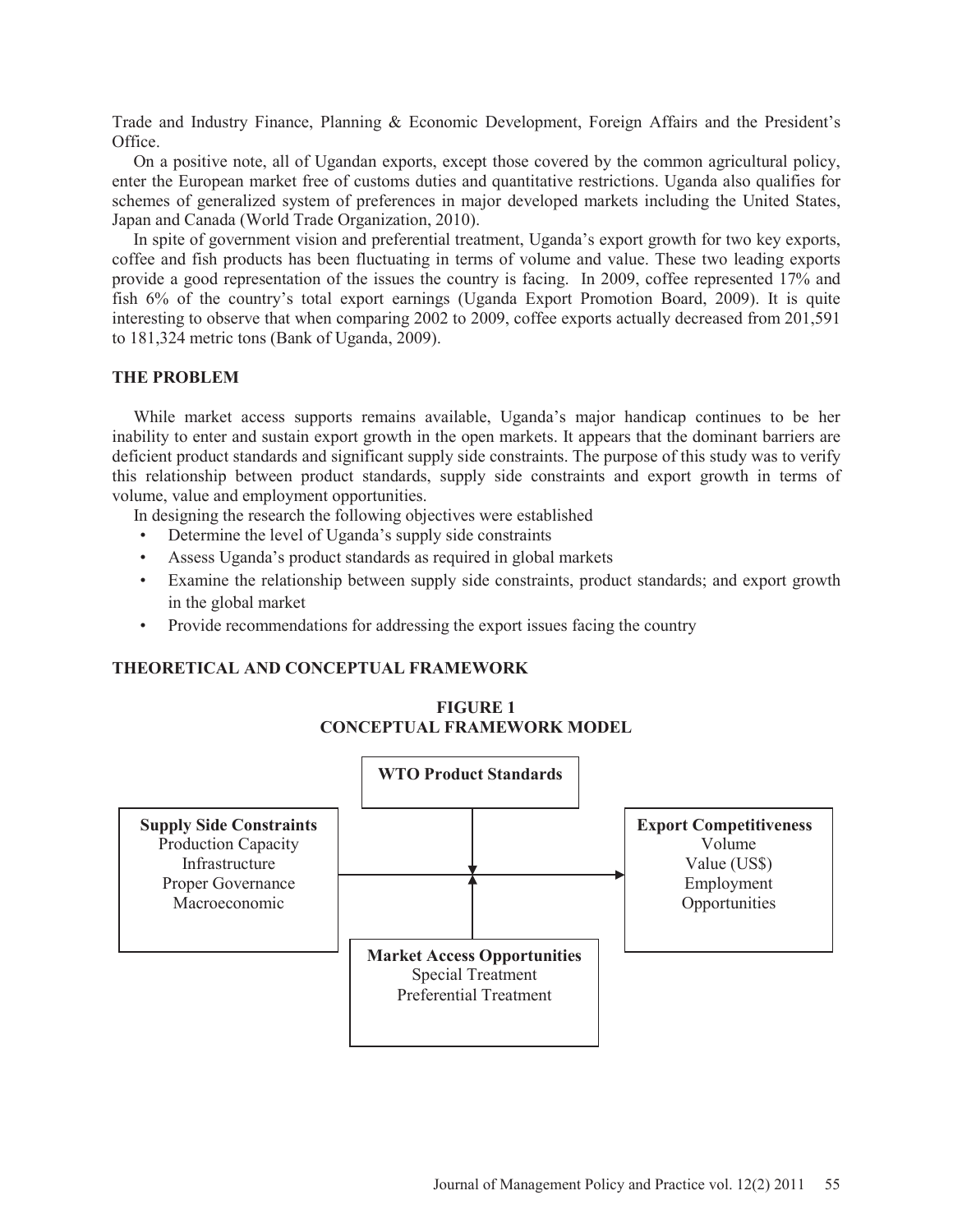As indicated in the above model, it was expected that in spite of the market access opportunities, the supply side constraints and World Trade Organization (WTO) product standards would detrimentally affect Uganda's export competitiveness.

# **METHODOLOGY**

## **Research Design**

 The study was cross-sectional for which both primary and secondary data were collected. To achieve the objectives of the study and to ensure consistency, literature on prior work, including studies and survey reports on various exportable products, markets for Uganda and present intervention program documents were reviewed as a starting point.

# **The Population**

 The population survey was comprised of exporters of fish and fish products as well as coffee. Other stakeholders including the Uganda Export Promotion Board, Uganda National Bureau of Standards and the Uganda Industrial Research Institute were consulted. These organizations were selected due to their knowledge about Uganda's exports growth and performance.

# **Sample Size**

 The two key exports, coffee and fish and fish products, were selected purposively and information was gathered from 50 respondents. This sample was comprised of 15 stakeholder organizations, 25 active coffee exporters and 10 fish and fish products exporters. The reason for selecting coffee and fish is that coffee is the leading exchange earner among the traditional exports and operating in a declining market while fish is a champion in the market among the non-traditional exports.

## **Data Collection**

 Primary and secondary data were gathered. Primary data were collected from the fifty respondents using customized interview guides and self-administered questionnaires. Pretesting of the questionnaire was done by one practitioner in trade and an academician in trade to validate the importance of the elements in the instrument. Consultative meetings were held between researchers and the Uganda Export Promotion Board officials designed as a general briefing and to establish consensus building. The data collection instrument was designed in a way that was not undignified to the respondents with special focus given to confidentiality and gender balancing. The data collection instrument was tested for validity and reliability. Secondary data was obtained from the 15 stakeholder organizations, as well as from electronic journals. The researchers also conducted desk reviews of relevant study reports from other stakeholder institutions to capture secondary information.

## **Survey Factors**

The surveys included questions designed to obtain data on the following factors:

- Macroeconomic
	- o External debt levels
	- o Inexpensive long term development credit
	- o Exchange rate fluctuations
	- o World price fluctuations
- Good governance
	- o Quality of public institutions
	- o Suitable & appropriate legal framework
	- o Level of transparency and disclosure
	- o Level of leadership
- **Infrastructure** 
	- o Level of rural electrification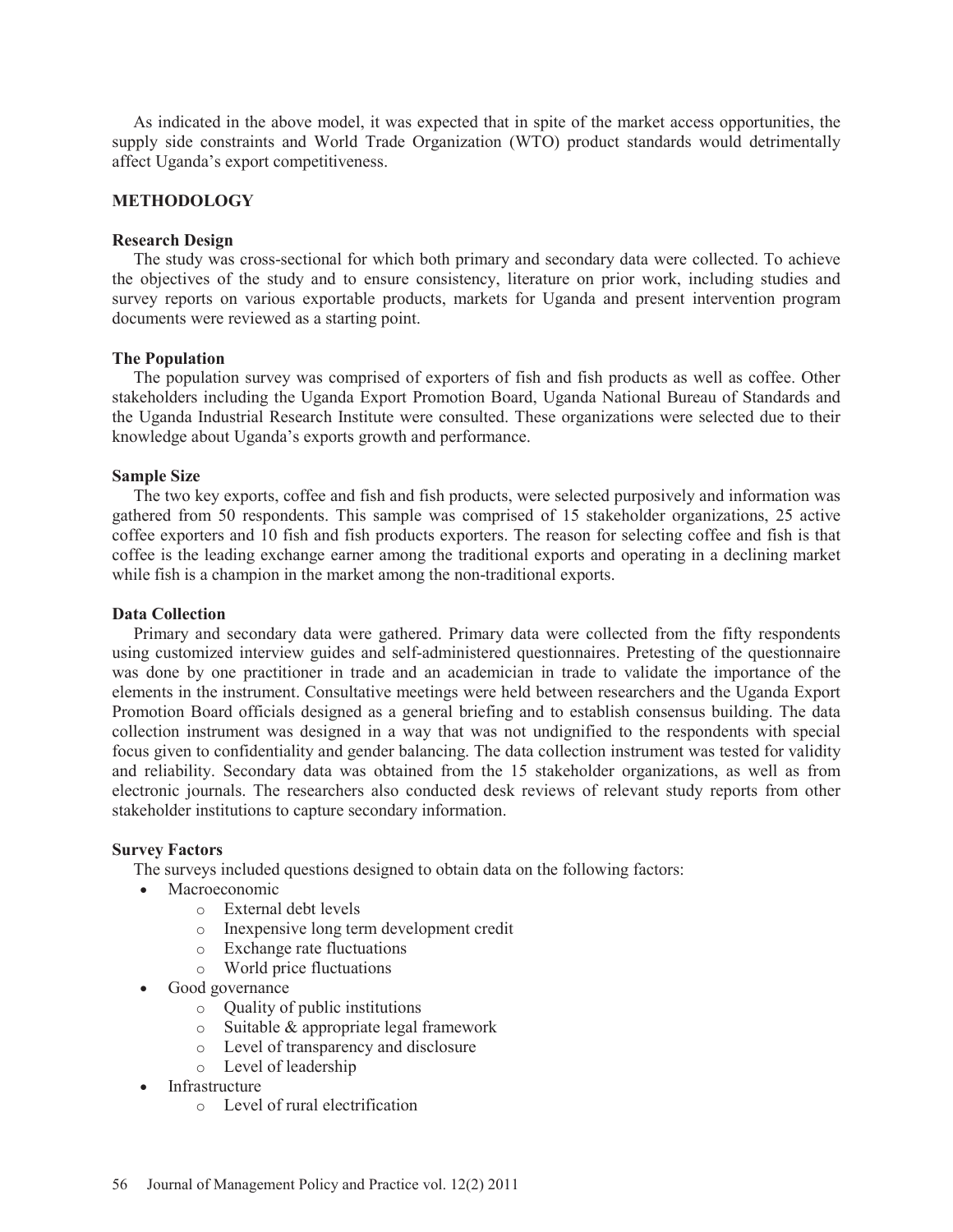- o Level of fuel prices
- o Access to drinking water
- o Level of sanitation
- o Level of storage facilities
- o Adequate transport
	- Road transport network
	- **Air transport**
	- Water transport
	- Railway transport
- Capacity
	- o Level of management skills
	- o Level of vocationally trained work force
	- o Level of formal education curricula not tailored to market needs
	- o Level of entrepreneurial experience
	- o Ability to identify specific interests in trade policy-making institutions
- **Production** 
	- o Adequate market and trade information
	- o Cost of credit and inadequate range of finances sources
	- o Cost of utilities
	- o Level of supply of necessary technological products
	- o Linkages between exporting entities and domestic productive entities
	- o Labor productivity and structural limitations
	- o Level of land tenure system

## **Data Analysis**

 The collected data were processed and analyzed using the Statistical Program for Social Scientists (SPSS). Pearson rank order correlation analysis was used to measure the strength and direction of the relationships among the variables. The data was collected over a three month time-frame. It was constraining to reach and collect the desired data from all respondents within the given time of three months. The respondents were busy officers who had little time to attend to the researchers. Nevertheless, research assistants were used to overcome this problem. Additionally, indicative of the broader problem in developing economies there were delays in online interactivity due to challenges such as low bandwidth and expanded web links. Nonetheless, the research team dedicated downloading of research materials in periods of less Internet traffic typically during the night and weekends in order to conduct timely research.

## **RESEARCH FINDINGS**

## **Survey Respondents**

 Though the desire was for gender balance, most of the respondents were male (90.9%) with an average age between 30-39 years holding a bachelor's degree. This implied that the managerial competence and skill of the respondents was adequate to influence the export performance of the organizations. Additionally, 72.7% of the respondents indicated that they add value to their exported products, while only 36.4% of the respondents indicated that they receive any advisory service on trade.

# **Indicative Statistical Findings**

Key findings from the questionnaire include:

- $\bullet$  63.6% of the respondents indicated that there is need for financial resources as a requirement for the exporting organization
- 45.5% of organizations require information technology. Market information is also indicated as a crucial requirement for exporting organizations to succeed in entering global markets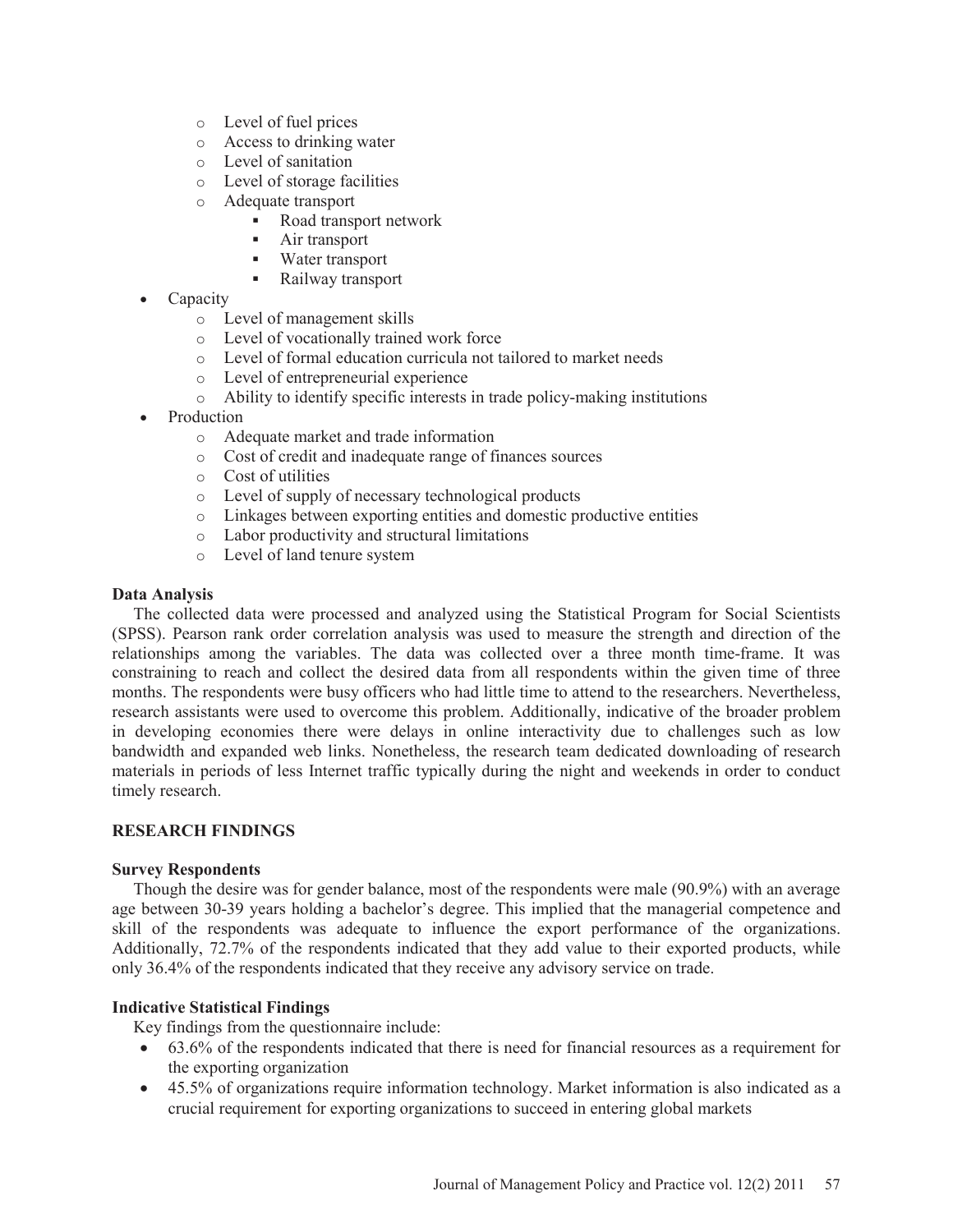- Out of the total number of respondents, 54.5% indicated that exporting organizations required storage systems of a very high level
- $\bullet$  It was discovered that 45.5% of the respondents agreed that there is a high level of macroeconomic constraint for exporting organizations to sustain their export business
- It is also shown that good governance was modest in constraining exporters of coffee and fish and fish products
- Eess than half  $(45.5%)$  of the organizations felt they are able to have access to global markets
- Infrastructure was indicated as significant with  $45.5\%$  of the respondents
- Capacity was also highly rated  $(36.4\%)$  as a constraint to exporting organizations in accessing global markets
- $\bullet$  The exporters of coffee and fish highlighted production as a constraint (54.5%) to accessing global markets

 Analytical analysis confirmed that there is a positive relationship between the supply side constraints of macroeconomic factors, good governance, infrastructure, capacity and production and the performance of exportable products in the global market. Analysis also indicated that there is positive relationship among the components of supply side constraints and the export value.

For example, while macroeconomics is positively related to the export value with P-Value <0.05 and r = 0.286, meaning that when there is an improvement in macroeconomic level, the performance of export value will also improve, good governance is also positively related to the export value with P-Value < 0.05 and  $r = 0.157$ . Infrastructure has a positive relationship with export value with a P-Value < 0.05 and r  $= 0.094$  and production is positively related to the export value with a P-Value  $\le 0.05$  and  $r = 0.268$ . Summary analysis can be seen in the table below.

| Ĕ<br>Spearman's         | Macro economic | <b>Good Governance</b> | <b>Infrastructure</b> | Capacity | Production | <b>Value of Exports</b> |
|-------------------------|----------------|------------------------|-----------------------|----------|------------|-------------------------|
| Macro economic          | 1.000          | .545                   | .690                  | .035     | .612       | .286                    |
| <b>Good Governance</b>  |                | 1.000                  | .558                  | .275     | .814       | .157                    |
| Infrastructure          |                |                        | 1.000                 | .197     | .696       | .032                    |
| Capacity                |                |                        |                       | 1.000    | .335       | .094                    |
| <b>Production</b>       |                |                        |                       |          | 1.000      | .268                    |
| <b>Value of Exports</b> |                |                        |                       |          |            | 1.000                   |

TABLE 1 CORRELATION DATA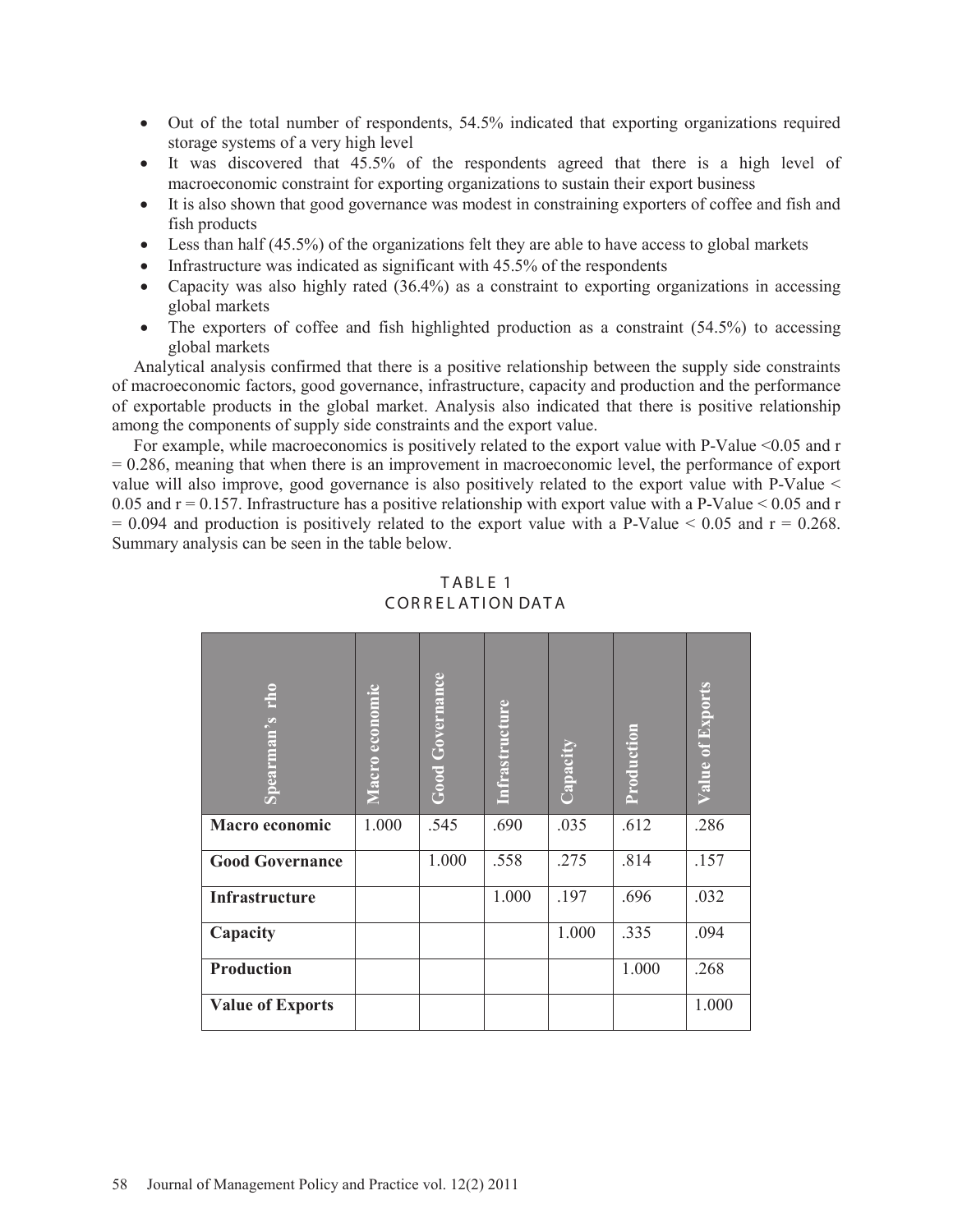#### **DISCUSSION**

#### **Export Level**

 In 2009, the catch of all fish from all lakes in Uganda was estimated to be in the range of 221,000 metric tons. (Uganda Bureau of Statistics, 2009). In a 2003 paper, Keizire confirmed that total annual fish production was lower than the maximum sustainable yield estimated at 330,000 tons for all the lakes in Uganda. As mentioned previously, in a similar time frame from 2002 to 2009, coffee exports actually decreased from 201,591 metric ton to 181,324 metric ton. These statistics support the findings that there are constraints which hinder the exportation of these critical resources.

#### **Level of Supply-Side-Constraints**

 Findings indicate that constraints such as good governance, infrastructure, capacity production and macroeconomic conditions are indeed a hindrance to fostering a high level of export growth. The Uganda Export Promotion Board (2009) has similar findings of poor farmer organization, inadequate financial resources, poor post harvest handling and storage systems as limitations to the production of critical quantities for exports. As a result, it has proved difficult to ensure consistent and quantity supplies of exportable products. A report by UNCTAD in 1998 stressed that supply-side constraints were the root cause of less developed countries weak participation in international trade. In a 2005 report, Yenteshwar and colleagues said that factors such as; market information, affordable/accessible export finance as well as trade policy constitute crucial points that economies like Uganda should consider if they are to fit in the competitive global market. Both of these independent reports confirm the research findings of this study.

# **The Relationship Between Supply-Side-Constraints and the Performance of Exportable Products**

 One interesting note is that the findings indicate a weak correlation between supply side constraints and the performance of exportable products in the global market. This appears to be due to the fact that there are few participants in the market of exports and the constraints of these firms vary among individual firms. This is also because data from individual firms was compared with the data of the performance of the whole economy.

 However, perhaps even more importantly, there is a strong association among the components of the supply side constraints. As an illustration, previous studies concur with our findings that transport infrastructures which constitute the main portion of infrastructure play an important role at most of the stages of export sector development. Most African countries, including Uganda, are characterized by poor transport infrastructure. The fact that an investment in infrastructure has not occurred in a significant manner in the last two decades could explain the very low upward mobility of African countries in export performance (Marco, 2004). The same writer confirms the case for producers exporting low value-added commodity products, which are highly substitutable and whose demand is very volatile and price sensitive.

## **CONCLUSION**

 This paper has detailed the wide spectrum of supply-side constraints that Uganda is facing in fostering her exporting firms to perform better in global market. These include limited and poorly-maintained physical infrastructure, lack of corporate governance, low production capacity, the absence of a skilled and experienced workforce, poor macroeconomic conditions and the high cost of conducting trade including geographical isolation, poor trade facilitation, and limited access to trade finance.

 The issue that arises is how some of these constraints can be removed so that Uganda can realize an increase in her export receipts. The following paragraphs provide some policy recommendations, which, if properly formulated and implemented, can help remove some of the above-mentioned supply side constraints.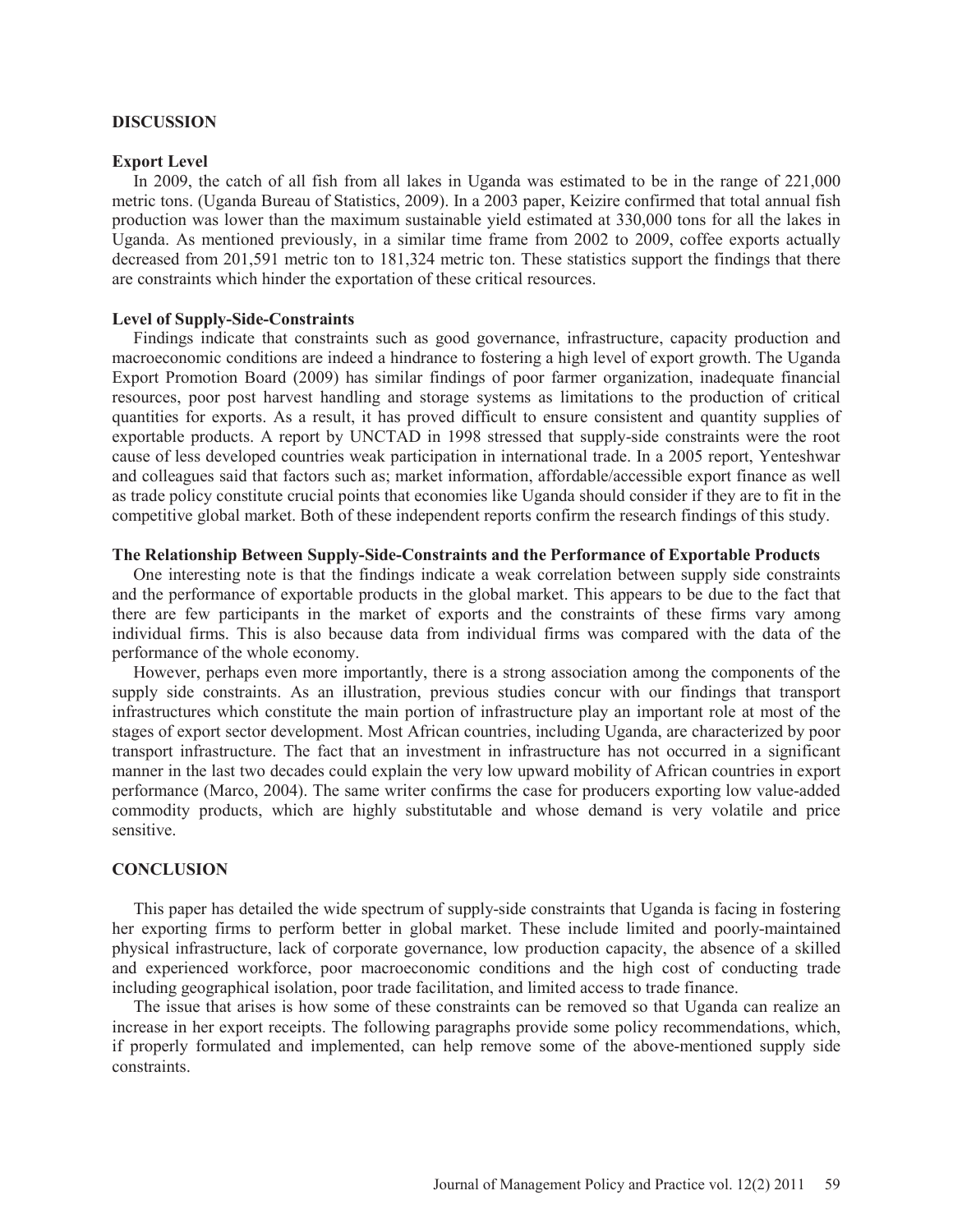#### **RECOMMENDATIONS**

 The problem of limited physical infrastructure can be addressed by attracting foreign direct investments (FDIs) in these businesses. However, these FDIs can only be attracted if the country creates a stable macroeconomic and legal environment and have transparent and efficient institutions.

 With regards to transportation costs, an improvement of the transport infrastructure may help to reduce transport costs by up to 60 percent, while policies regulating market power in shipping and liberalizing port services may also lead to a reduction in transport costs by up to 30 percent (Evenett & Venables, 2002).

 The problem of the absence of a well-educated and trained workforce can be addressed if business development service providers can act as vehicles for providing short-term professional and vocational training to enhance the capacity of the workers in all sectors of the economy. FDIs can be a very important source of strengthening the skills of the workforce through exposure to new technologies and management methods. However, none of these can totally substitute for deficiencies in the educational and training system of an economy. The emigration of skilled labor has been a major concern and constraint to effective investment in the export sector. Consultations with the private sector regarding their needs when developing educational and training curricula are one way to start a process to overcome this obstacle. The provision of job internships for students completing their university/tertiary education would also help address this problem.

 According to a UNESCAP report (2004), the costs of conducting trade can be broken down into the following components: information and contracting costs, financing costs, transport costs and administrative and procedural costs. Reducing information and contracting costs would require policies that create a healthy level of competition in the telecommunication sector and improve access to information and communication technology. The development of trade promotion organizations, in partnership with chambers of commerce and other private sector associations, can also help to reduce the costs associated with identifying and reaching foreign markets. Reviewing contract laws and regulations may also be required. In addition, reducing export financing costs would involve the development of a national or regional trade finance infrastructure able to provide access to a wide array of specialized trade finance and risk management services such as export credit insurance, hedging, and forfeiting. The establishment of specialized trade finance institutions such as export-import banks and export credit agencies can then be considered to further enhance access to trade finance tools and instruments.

 With regard to the issue of market information, Uganda's industry needs support at all levels to reach the global market. Many consumers are not aware of the unique organic agricultural exportable products such as Nile Perch and Arabic coffee as well as assorted fruits. On the issue of market access, Uganda will benefit from the global market if and only if the market forces are allowed to play the role of resource allocation. Here, hidden barriers in the disguise of the global liberalized economy should be removed, especially the non-tariff barriers that are more thorny than the "doctored" conventional tariff barriers.

 Finally, the problem of the lack of access to trade finance can be addressed if the country creates an environment where contracts are easily enforceable, issues of collateral and security are managed effectively and financial institutions function efficiently and are able to offer a range of financial instruments to the various export industries. Another important measure is to improve the reliability of financial information provided by export businesses by adopting user-friendly accounting and reporting requirements.

 There is much to be done and much that can be done and understanding the significant impediments to increased export viability and offering strategic solutions is an excellent place to begin.

## **REFERENCES**

Bank of Uganda (2009). *Annual report 2008/2009.*